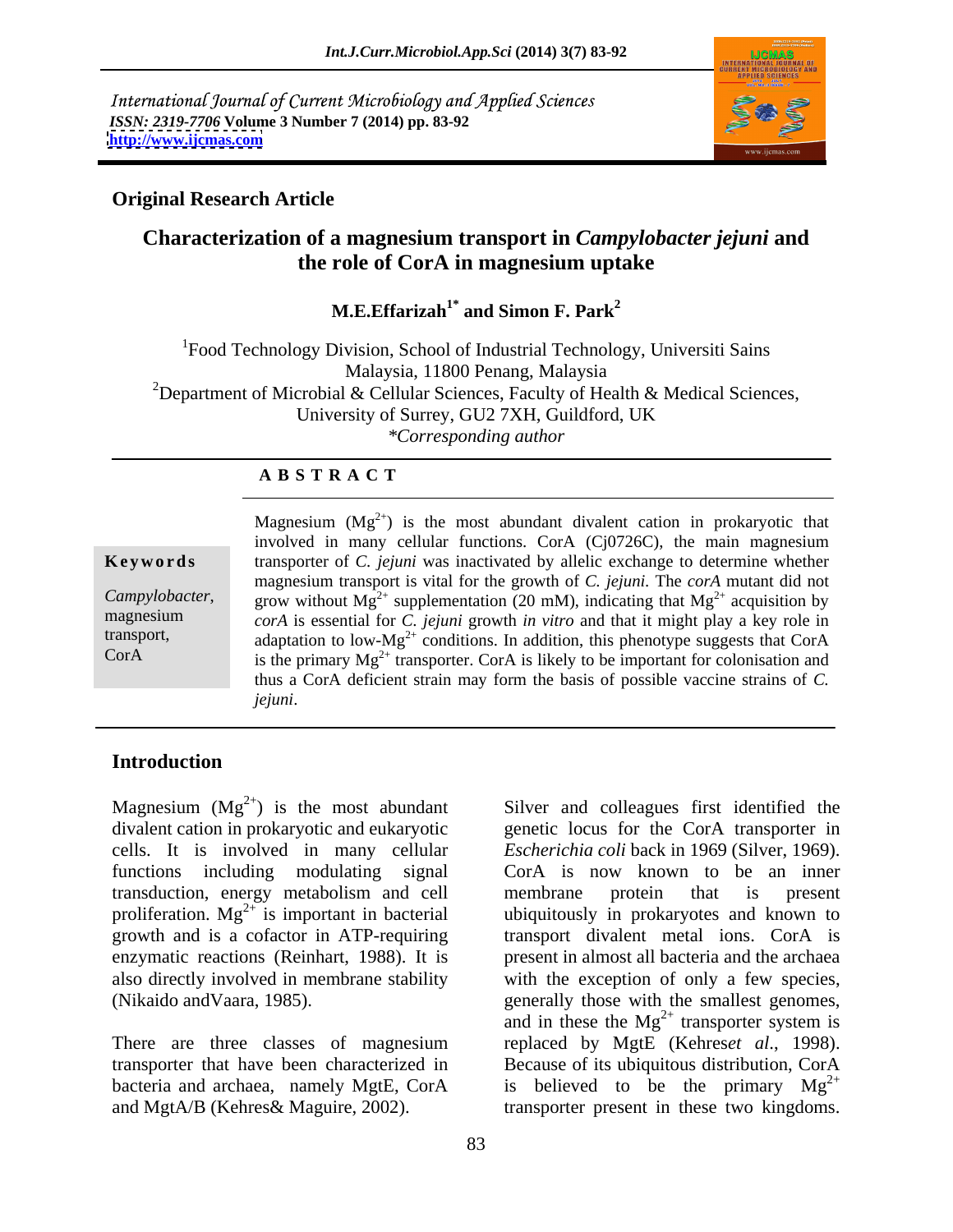However, multiple CorA-like sequences are present in some species (Smith & Maguire *Salmonella entericaserovarTyphimurium (S.* Technologies, UK respectively.<br>Typhimurium), that lacks CorA, MgtA and MgtB and thus all  $Mg^{2+}$  transporters requires supplementation with 100 mMMg<sup>2+</sup> to grow

CorA has been demonstrated to be routinely onto Mueller-Hinton agar (MHA, conserved among different strains of various  $Oxoid)$  in microaerobic atmospheres Gram negative bacteria.In bacteria such as generated using the Campygen (Oxoid) gas *H. pylori*, *S.* Typhimurium and *E. coli*, this generating pack (5%  $O^2$ , 10%  $CO^2$  and 85% protein has been extensively studied and in  $N^2$ ) at 37°C for 48 hours. For cloning these bacteria, CorA is the major  $Mg^{2+}$  experiments, *E. coli*DH5 $\alpha$  was grown at transporter and is also known to mediate the  $37^{\circ}$ C in Luria–Bertani (LB) broth or on agar influx of  $Mg^{2+}$ ,  $Co^{2+}$  and  $Ni^{2+}$  (Hmielet al., influx of Mg<sup>2+</sup>, Co<sup>2+</sup> and Ni<sup>2+</sup> (Hmiel*et al.*, aerobically for 24 hours at 37°C. When 1986; Snavely*et al.*, 1989). CorA was first required, antibiotic supplements were cloned from *S*. Typhimurium in 1985 by aseptically added to warm sterile media at Hmiel*et al.* (Hmiel*et al.*, 1986). In *S*. the following concentrations; ampicillin 100 <br>Typhimurium, CorA is required for full  $\mu$ g ml<sup>-1</sup> and kanamycin 50  $\mu$ g ml<sup>-1</sup> for virulence in a mouse model although other plasmid maintenance. All antibiotics were  $Mg^{2+}$  transport systems are also present supplied by Sigma-Aldrich<sup>®</sup> (UK). (Papp-Wallace *et al*., 2008).

An analysis of the *C. jejuni*NCTC 11168 genome sequence showed it to encode a homolog of CorA (Cj0726c) but this transporter homologue has not been studied so far. Comparison of the NCTC 11168 sequence with that of 81-176 and NCTC 81116 confirmed the high degree of conservation of CorA within *C. jejuni.C. jejuni*NCTC 11168 CorA shares 99%, 99%, amplified from the genomic DNA by PCR<br>48% 31% 30% and 30% identity with the using the forward primer 5'-48%, 31%, 30% and 30% identity with the using the forward primer  $5^2$ -<br>amino soid soqueness of C isium<sup>181</sup> 176 C GCCCAAGTATCCTTCCAGTTTG – 3<sup>7</sup> amino acid sequences of *C. jejuni*81-176, *C.*  $\frac{1}{2}$  **GCCCAAGTATCCTTCCAGTTTG** - 3<sup>7</sup><br>*iejuni*81116 *H pylori F coli* S and reverse primer 5<sup>2</sup>-

# **Bacterial strains, plasmid and growth**

1995; Kehres*et al*., 1998). A strain of Type Cultures (Colindale, London) and Life NCTC 11168 and *E. coli* DH5 $\alpha$  were obtained from the National Collection of Technologies, UK respectively.

# **Bacterial culture preparation**

(Hmiel*et al*., 1986, 1989; Snavely*et al*., 1989, 1991). Lab Diagnostics, UK) vials at -80 C until ,  $Co^{2+}$  and  $Ni^{2+}$  (Hmielet al., aerobically for 24 hours at 37°C. When All strains were stored in Microbank<sup>TM</sup> (Prorequired. Campylobacters were grown Oxoid) in microaerobic atmospheres  $^{2}$  100.  $CO^{2}$  and 950. ,  $10\%$  CO<sup>2</sup> and 85%  $^2$  and  $\overline{9506}$ and 85% required, antibiotic supplements were the following concentrations; ampicillin 100 g ml<sup>-1</sup> and kanamycin 50  $\mu$ g ml<sup>-1</sup> for for supplied by Sigma-Aldrich<sup>®</sup> (UK). (UK).

# **Construction of a** *C. jejuni* **Cj0726C (CorA)-deficient mutant**

*jejuni*81116, *H. pylori*, *E. coli*, *S*. Typhimurium and *B. subtilis*respectively (Table 1).  $-3'$ . PCR reactions were performed using **Materials and Methods which** involved an initial denaturation conditions conditions and the seconds at  $95^\circ$  C to denature, 45 seconds at The bacterial strains and plasmids used in extension with final extension period of 10 this study are listed in Table 2. *C. jejuni* minutes at 72 C. The oligonucleotideDNeasy® Blood & Tissue Kit (QIAGEN) was used to extract the genomic DNA from *C. jejuni* NCTC 11168 and the method was carried out as specified in the kit protocol.The *corA*gene (Cj0726C) was amplified from the genomic DNA by PCR using the forward primer 5<sup>-</sup> GCCCAAGTATCCTTCCAGTTTG and reverse primer 5<sup>-</sup> CCCTAAGCGATAGAGCAAGTAGTGG the Applied Biosystems 2720 thermal cycler period of 5 minutes at  $95^{\circ}$ C, 30 cycles of 45 seconds at  $95^{\circ}$ C to denature, 45 seconds at  $55^{\circ}$ C to anneal and 2 minutes at  $72^{\circ}$ C for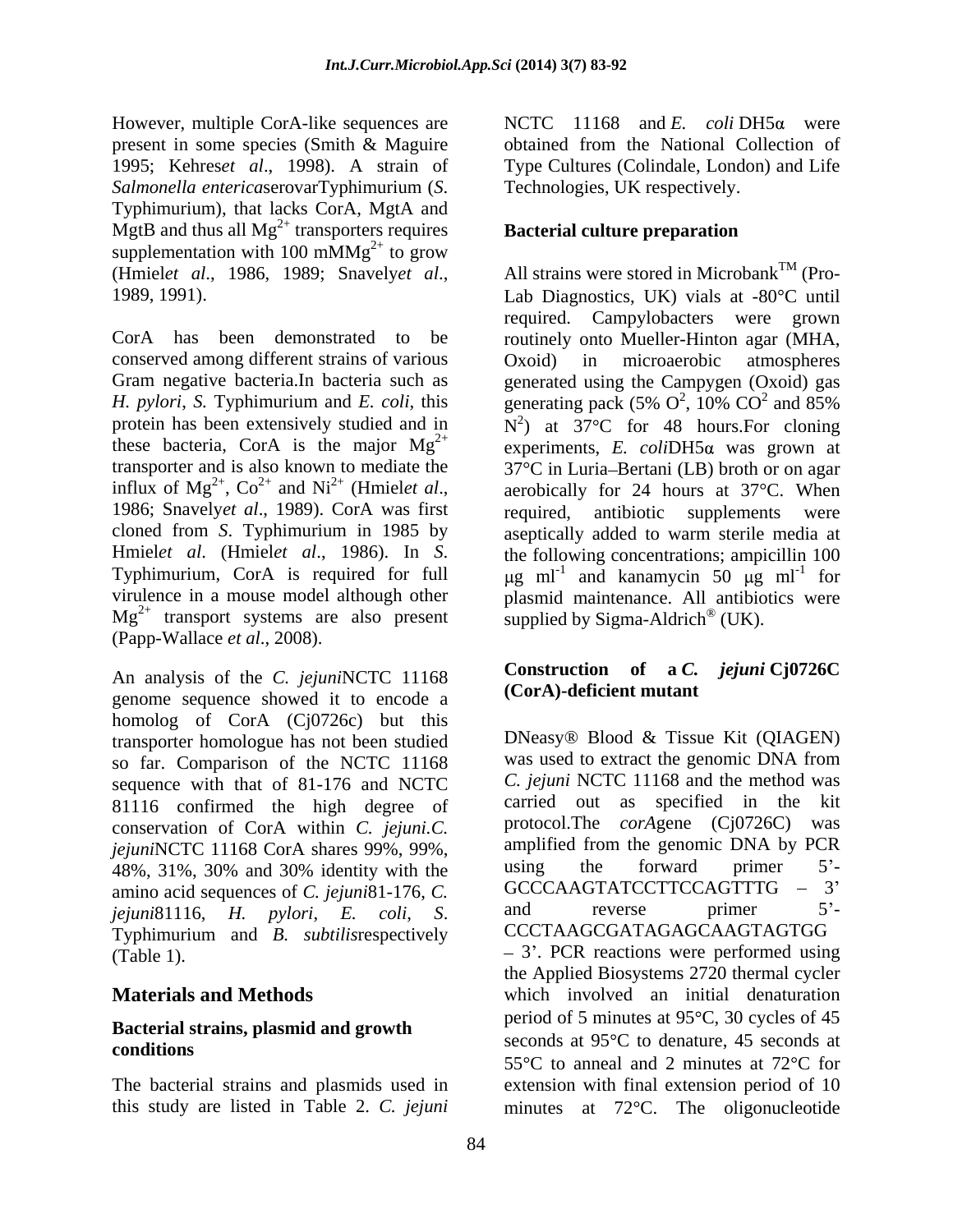primers used for PCR were synthesized by which 20 mM of magnesium chloride Sigma-Aldrich, UK. The resulting 1331 bp (MgCl<sub>2</sub>) had or had not been added. The *C*. PCR fragment was cloned into the TA cloning vector  $pGEM^{\circledast}$ -T Easy Vector System I (Promega, USA)and transformed 20mM MgCl<sub>2</sub> and the plates incubated for into chemically competent *E*. 48 hours at 37°C under microaerophilic *coli* DH5 .Cells containing the vector were conditions and a visual observation of selected using LB agar plates supplemented with  $100 \mu g/ml$  ampicillin, X-gal and IPTG. White colonies were picked and a rapid plasmid preparation and PCR were carried out to screen all the colonies for the possession of the *corA*gene. The plasmid was designatedpEM1.The resulting plasmidwas digested with *BglII* and ligated to the 1600 bp kanamycin resistance gene cassette excised by *BamHI* digestion from pJMK30 (Baillon *et al.*, 1999) and transformed MHA plates for 48 hours prior to the start of into  $E$ . *coli* DH5 are sulting in the suicide plasmid pEM2. pEM2 containing *corA* and a  $\frac{20}{20}$  mM MgCl<sub>2</sub> supplementation kanamycin resistance gene cassette was introduced into *C. jejuni* NCTC competent cells via electroporation at  $2.5 \text{ kV}$ ,  $25 \mu \text{F}$  and without  $20 \text{ mM } MgCl_2$  and were incubated 200 $\Omega$ . The homologous recombination that microaerobicallyfor 24 hours. After 24 resulted in a double cross-over event was hours, MH broth (100 ml) containing 5 mM verified by PCR and restriction digestion  $MgCl_2$ , 10 mM  $MgCl_2$ , 20 mM  $MgCl_2$  and with *PstI* (Results not shown). Only cells, no added MgCl<sub>2</sub> was added to filtered tissue which had taken up the plasmid, were able  $\frac{1}{2}$  culture flasks. One ml aliquots of the C. to grow on MHA  $(+20 \text{ mM } MgCl<sub>2</sub>)$  *iejuni* wild type and *corA* strain cultures at to grow on MHA  $(+20 \text{ mM} \text{ MgCl}_2)$  *jejuni* wild type and *corA* strain cultures at supplemented with 50  $\mu$ g/ml kanamycin as **OD600.0.6** were inoculated into the flasks pEM2 contains a gene which encodes for and all flasks were incubated kanamycin resistance, thus enabling microaerobically at 37<sup>o</sup>C for approximately selection of the *C. jejuni cor A* mutant. The resulting mutant was designated each sampling time. All experiments were CJEM1.Putative mutants were selected and the chromosomal DNA was extracted from them using the Qiagen kit so that they could be rapidly screened by PCR to confirm the occurrence of allelic exchange by double

*A* mutant was initially investigated by

®-T Easy Vector streaked onto MH plates with and without which 20 mM of magnesium chloride *jejuni cor A* mutant and wild type were  $20 \text{mM}$  MgCl<sub>2</sub> and the plates incubated for colony growth made.

### **Growth assay of** *C. jejuni***wild type and the** *C. jejuni cor A mutant* **in the presence or absence of magnesium**

The growth curves of the *C. jejuni* wild types and corresponding *cor A* strains were determined. Both *C. jejun i*wild type strains and *C. jejuni cor A mutants* were grown on the experiment on media with and without 20 mM  $MgCl<sub>2</sub>$  supplementation respectively. The cells were then harvested and grown in Mueller-Hinton broth with and without 20 mM  $MgCl<sub>2</sub>$  and were incubated hours, MH broth (100 ml) containing 5 mM  $MgCl<sub>2</sub>$ , 10 mM  $MgCl<sub>2</sub>$ , 20 mM  $MgCl<sub>2</sub>$  and culture flasks. One ml aliquots of the *C. jejuni* wild type and *corA* strain cultures at OD600 0.6 were inoculated into the flasks and all flasks were incubated 5 days. The absorbance was determined at done in triplicate.

### **Growth experiments using different cations other than Mg**

homologous recombination. Growth of the *cor A* mutant was assessed **Growth requirements of** *C. jejuni cor A* it was Mg and not the chloride anion that **mutant**  allowed the growth of the *cor A* mutant. The The growth requirements of the *C.jejuni cor* mM CaCl<sub>2</sub>, 20 mM NaCl<sub>2</sub>, 20 mM MgCl<sub>2</sub> assessing growth on solid agar (MHA) to cells with the  $OD_{600}$  of 0.6 were added as in with cations other than Mg, to confirm that growth experiment was carried out using 20 mM CaCl<sub>2</sub>, 20 mM NaCl<sub>2</sub>, 20 mM MgCl<sub>2</sub> and only MH broth as a control. One ml of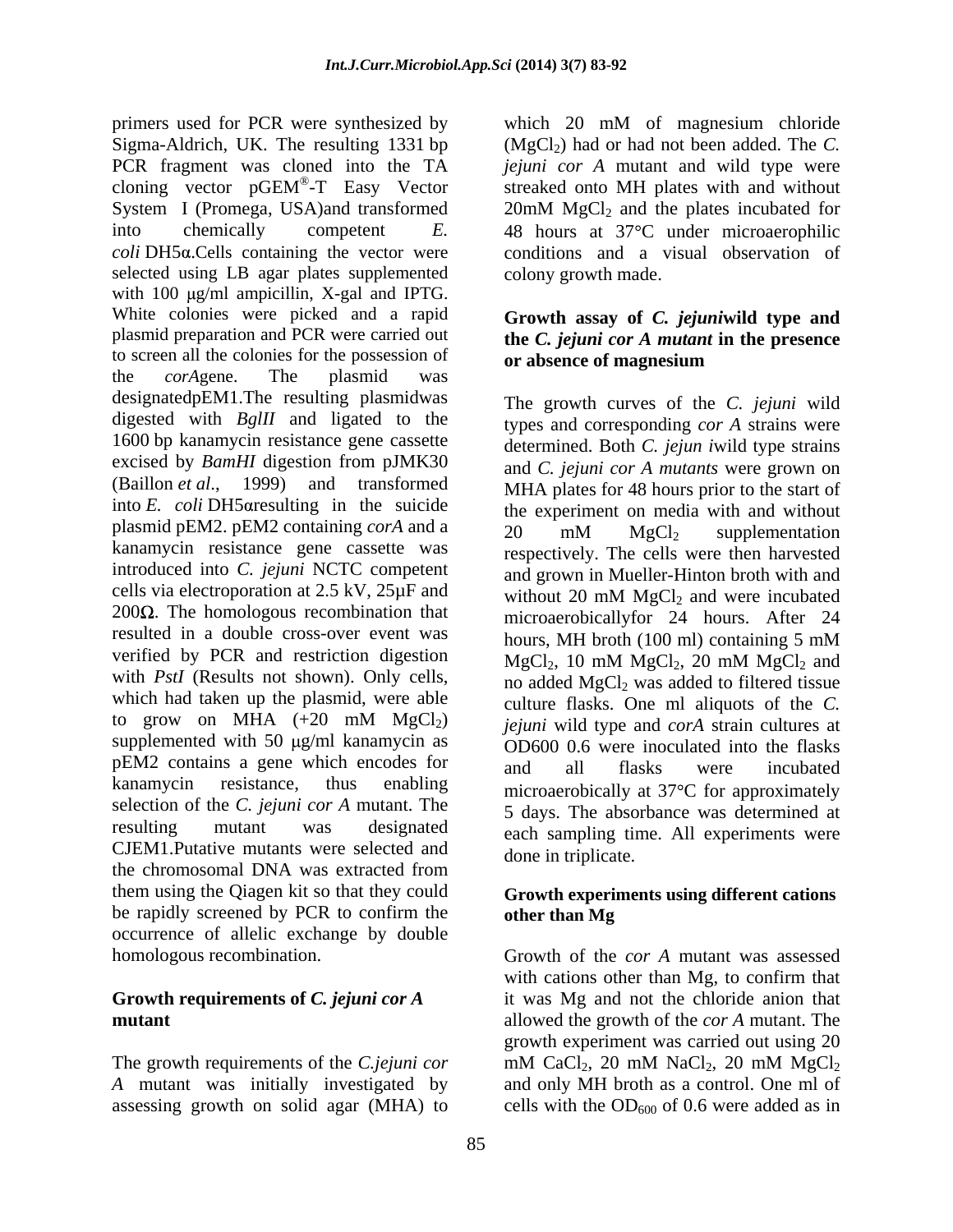previous experiments. All flasks were broth with 20 mM MgCl<sub>2</sub> enabled the *cor A* incubated microaerobically at 37°C. This

# **Transformation and PCR of CJEM1**

Figure 1shows PCR products of the *C. jejuni cor A mutant* and that of the wild type. The wild type PCR product showed a 1331 bp product, a size which was similar to that when *corA*gene fragment was amplified initially, whereas the *C. jejuni cor A mutant* showed a 2931 bp product, which showed other chloride compounds other than  $MgCl_2$ <br>that the cardones fragment had been to determine whether it was the magnesium that the *corA*gene fragment had been inserted with the 1600 bp kanamycin fragment, thus confirming the genotype of the mutated strain (CJEM1). A corA mutant. As can be seen from Figure 5,<br>diagrammatic presentation of CIFM1 is there was no growth of the C. jejuni corA diagrammatic presentation of CJEM1 is

# **Growth of the** *C. jejuni cor A mutant* **on**

The mutant did not grow on MH plates grew on the MH plates supplemented with growth of the *corA* mutant. However, when<br>MoCl<sub>2</sub> indicating that *corA*nlays an the mutant was treated with 20 mM MgCl<sub>2</sub>,  $MgCl<sub>2</sub>$ , indicating that *corA*plays an the mutant was treated with 20 mM MgCl<sub>2</sub>, important and major role in magnesium the growth was similar to that of the wild important and major role in magnesium

*corA*mutation was further investigated by growth experiments using various A molecular biological approach was used (OD) reading of the *C. jejuni cor A mutant* main magnesium transporter of *C. jejuni.* when growing in media supplemented with  $C$ orA is a 37-kDa integral membrane protein type with and without the addition of  $MgCl_2$  Archaea (Moncrief & Maguire, 1999). (Fig. 4), and thus after 56 hours of growth, MH broth do not restore full growth in the mutant. In addition, supplementation of MH

experiment was performed in triplicate. of the wild type. In contrast, unlike the wild **Results and Discussion Examplement is a supplemented** broth, thus further broth with 20 mM MgCl<sub>2</sub> enabled the *cor A mutant* to grow in a manner identical to that type, the *cor A mutant* did not grow in unsupplemented broth, thus further confirming the role of CorA in magnesium transport.

### **Survival and growth of** *C. jejuni* **and the** *corA* **mutant in media supplemented with** alkaline earth cations other than  $MgCl<sub>2</sub>$

shown in Figure 2. The supplemented with other supplemented with other  $MgCl<sub>2</sub>$  plates  $(NaCl<sub>2</sub>)$ . The near zero absorbance readings without 20 mM  $MgCl<sub>2</sub>$  supplementation, but magnesium ions alone that give rise to the transport in *C. jejuni*(Fig.3). type. Two-tailed *t* test reported no statistical **Growth of the** *C. jejuni cor A mutant* mutant supplemented with 20 mM MgCl<sub>2</sub> The  $Mg^{2+}$  requirement caused by the supplementation. The survival and growth of *C. jejuni* and the *cor A mutant* was tested in the presence of other chloride compounds other than  $MgCl<sub>2</sub>$ to determine whether it was the magnesium ions or the chloride anion that were influencing the growth and survival of the *corA* mutant. As can be seen from Figure 5, there was no growth of the *C. jejuni corA* chloride compounds, namely calcium chloride  $(CaCl<sub>2</sub>)$  and sodium chloride  $(OD<sub>600</sub>)$  measured in the absence of MgCl<sub>2</sub> indicates that it must be the provision of magnesium ions alone that give rise to the growth of the *corA* mutant. However, when the mutant was treated with 20 mM  $MgCl<sub>2</sub>$ , the growth was similar to that of the wild difference of the growth between the *corA* mutant supplemented with 20 mM  $MgCl<sub>2</sub>$ and the parental strain without any supplementation.

concentrations of  $MgCl<sub>2</sub>$ . The optical density to generate a mutant deficient in CorA, the 10 mM and 5 mM MgCl<sub>2</sub> was about 50% that forms the primary constitutive  $Mg^{2+}$ less than the absorbance reading of the wild uptake system in many bacteria and some  $MgCl<sub>2</sub>$  concentrations of less than 20 mM in  $corAgene$  fragment from C, jejuni NCTC main magnesium transporter of *C. jejuni*. CorA is a 37-kDa integral membrane protein  $2+$ Archaea(Moncrief& Maguire, 1999). Initially, PCR was performed to extract a *corA*gene fragment from *C. jejuni* NCTC 11168.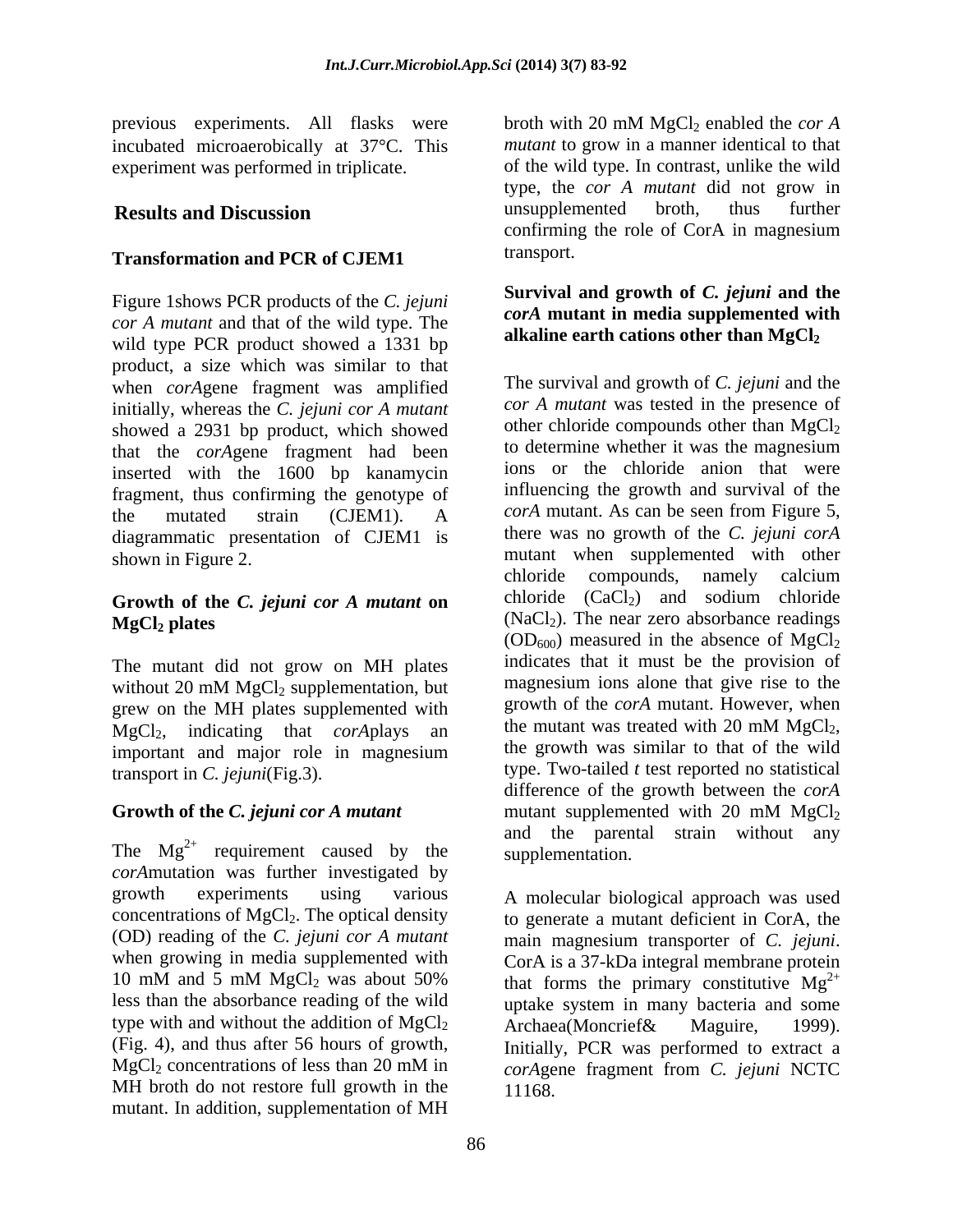| Table.1 Conservation with C. jejuniNCTC 11168 CorA protein sequence |  |  |
|---------------------------------------------------------------------|--|--|
|---------------------------------------------------------------------|--|--|

| CorAorthologues       | Overall % identity (Similarity) | Blast E value |
|-----------------------|---------------------------------|---------------|
| C. jejuni81-176       | 99% (100%)                      |               |
| $C.$ jejuni $81116$   | 99% (99%)                       |               |
| H. pylori 26695       | 48% (69%)                       | $1e-105$      |
| $E. \text{coli K-12}$ | 31% (53%)                       | $3e-47$       |
| S. Typhimurium LT2    | 30% (53%)                       | 3e-46         |
| $B.$ subtilis 168     | 30% (51%)                       | $3e-10$       |

Table.2 Bacterial strains and plasmids used in this study. amp<sup>r</sup>, ampicillin resistance; kan<sup>r</sup>, kanamycin resistance

| <b>Strain or Plasmid</b> | <b>Characteristics</b>                                                                                                                    | <b>Source or reference</b>              |
|--------------------------|-------------------------------------------------------------------------------------------------------------------------------------------|-----------------------------------------|
| Strain                   |                                                                                                                                           |                                         |
| NCTC 11168               | Genome Strain                                                                                                                             | National Collection of Type<br>Cultures |
| CJEM1                    | 11168: $corA::kanr$                                                                                                                       | This study                              |
| E. coli DH5a             | $\Gamma$ F $\phi$ 80dLacZ $\Delta M15$                                                                                                    | Life Technologies, UK                   |
| Plasmid                  |                                                                                                                                           |                                         |
| $\int$ pGEM®-T Easy      | $\vert$ Cloning vector amp <sup>r</sup>                                                                                                   | Promega, USA                            |
| Plasmid pJMK30           | C. coli kan <sup>r</sup> cassette in pUC19                                                                                                | Baillonet al., (1999)                   |
| Plasmid pEM1             | 1331-bp PCR product containing<br><i>corAin pGEM</i> <sup>®</sup> - <i>T Easy</i> cloned into<br>E. coli DH5a                             | This study                              |
| Plasmid pEM2             | Kan <sup>r</sup> cassette cloned into a<br>generated <i>BglII</i> site in the <i>corA</i> in<br>$pEM1$ , cloned into E. coli DH5 $\alpha$ | This study                              |
|                          |                                                                                                                                           |                                         |

.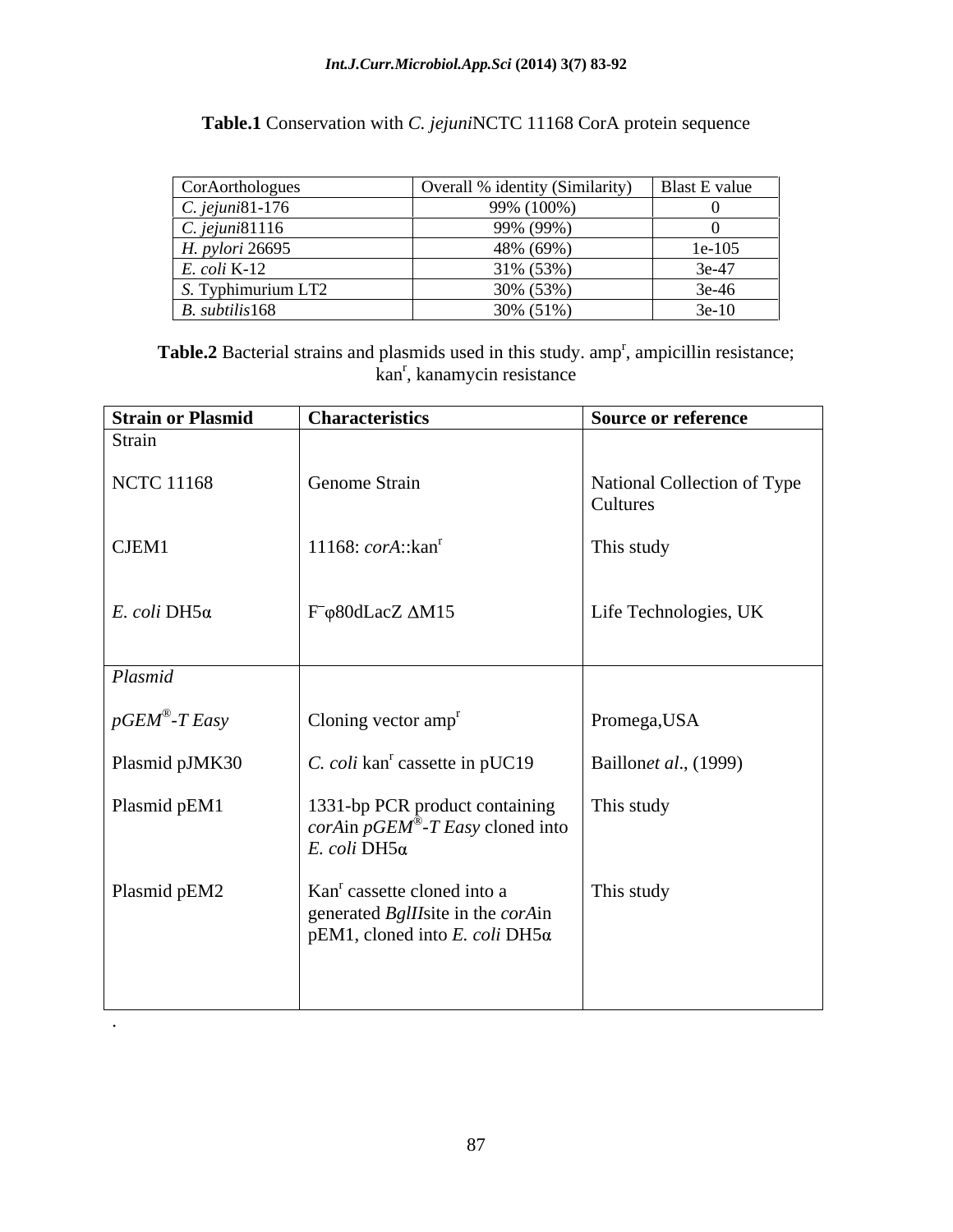**Fig.1** Gel electrophoresis were run at 8V/cm for 1.5 hours using 1% agarose gel stained with GelRedTM showing PCR products obtained from a wild type strain and a suspected *C*. *jejuni corA* mutant. PCR was carried out using primer Mut 1 and Mut 11. Lane 1 shows the *corA* mutant of *C. jejuni* with a size of 2931 bp. Lane 2 shows the *corA* gene fragment from the wild type strain showing a 1331 bp product. The 1600 difference in size between the PCR products from the *corA* mutant and the wild type confirmed the genotype mutated *C. jejuni corA* strain. Lane M showed a 1.0 kb DNA ladder marker.



**Fig.2** A diagrammatic presentation of the integrational plasmid pEM2 containing the truncated *corA*fragment and the kanamycin resistant marker

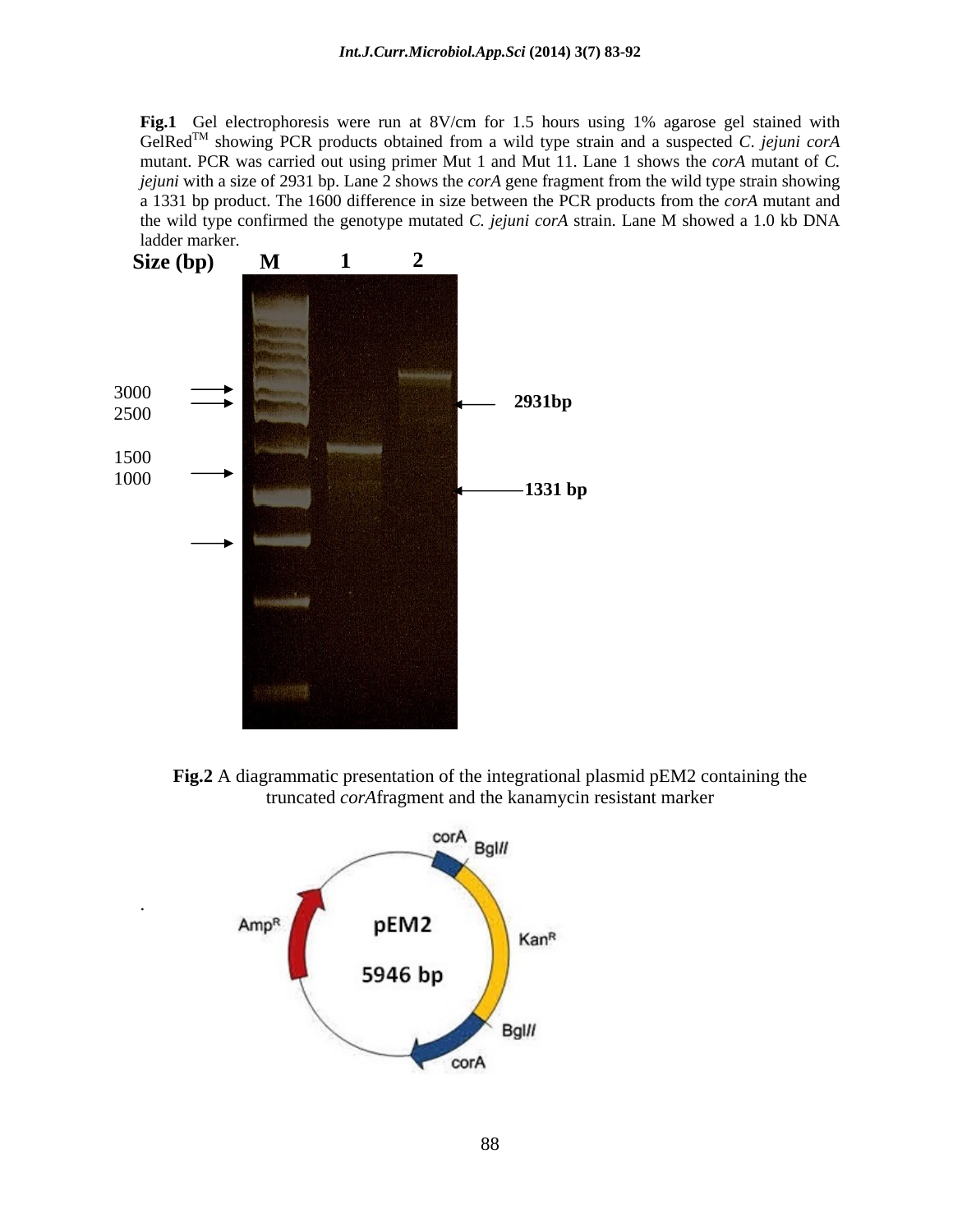**Fig.3** The *C. jejuni corA* mutant showing no growth when inoculated onto an MH plate without  $20 \text{mM}$  MgCl<sub>2</sub> (A) and growth of *C. jejuni corA* mutant when grown on a MH plate supplemented with 20 mM  $MgCl<sub>2</sub>(B)$ .



**Fig.4** The growth of the *C. jejuni corA* mutant and wild type in MHB with and without the the addition of MgCl<sub>2</sub>. *C. jejuni corA* mutant was incubated microaerophically with shaking at 150 rpm at 37<sup>o</sup>C with no additions of MgCl<sub>2</sub> (\*), or to which 5 mM ( $\cdot$ ), 10 mM (+) and 20 mM (-) MgCl<sub>2</sub> was added to the broth. In addition, wild type *C. jejuni* growth was also assessed as a control with the addition of 5 mM ( $\blacksquare$ ), 10 mM ( $\blacktriangle$ ) and 20 mM ( $\times$ ) MgCl2 or no addition ( $\blacklozenge$ ) respectively. Growth was assessed at regular interval using optical density (OD600). Data shown are a mean of triplicates. Bars indicate one standard error of the mean.

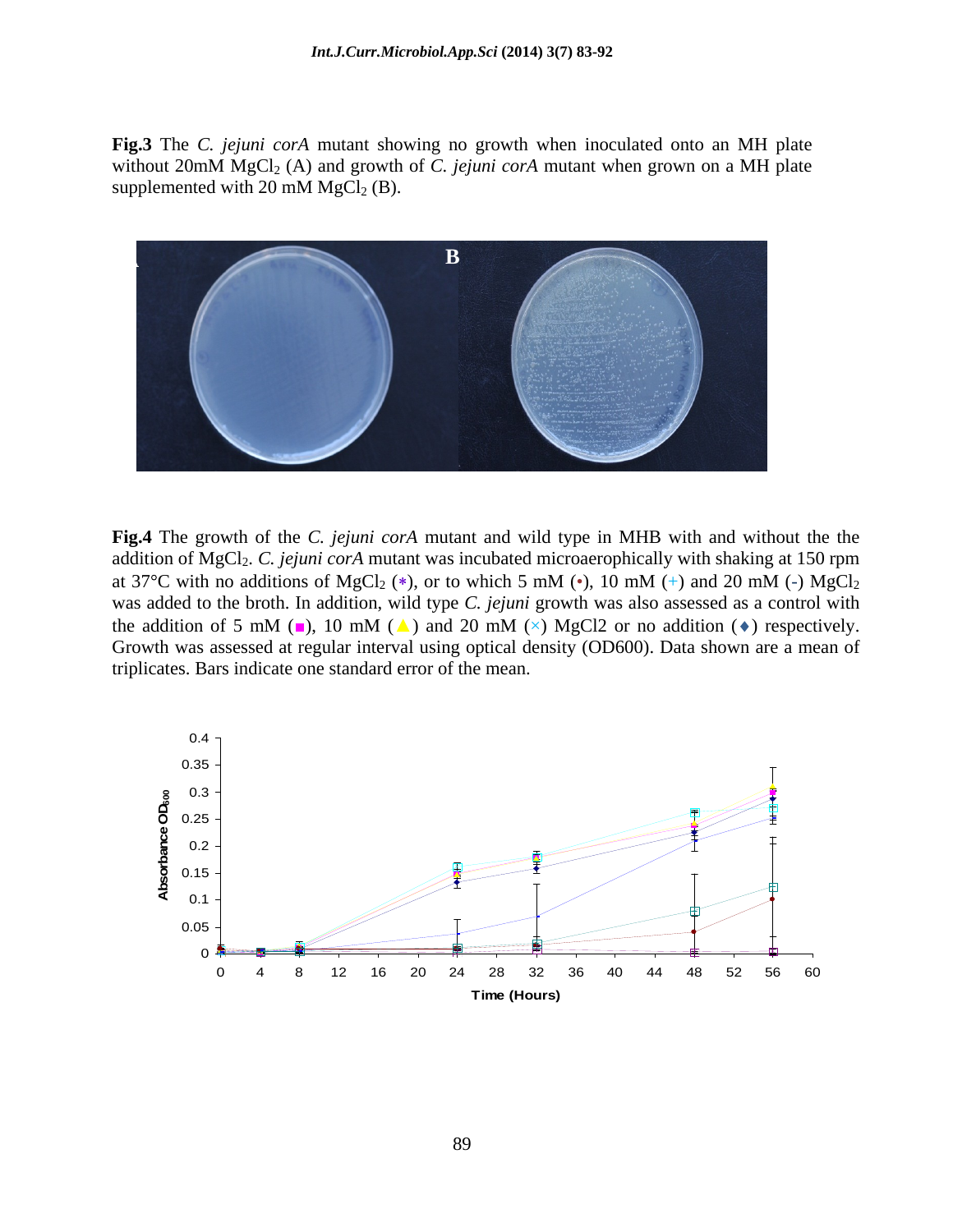**Fig.5** The growth of the *C. jejuni corA* mutant and the wild type in MHB with and without the addition of alkaline earth cations. *C. jejuni corA* mutant was incubated microaerophically, with shaking at 150 rpm at 37 $\degree$ C with no additions of MgCl<sub>2</sub> (x), or to which 20 mM of CaCl<sub>2</sub> ( $\bullet$ ), NaCl<sub>2</sub> ( $\leftrightarrow$ ) and MgCl<sub>2</sub> ( $\circ$ ) was added to the broth respectively. In addition, wild type *C. jejuni* growth was also assessed as a control with no addition of MgCl<sub>2</sub> ( $\bullet$ ), or to which 20 mM of CaCl<sub>2</sub> ( $\blacksquare$ ), NaCl<sub>2</sub> ( $\blacktriangle$ ) and MgCl<sub>2</sub> ( $\times$ ) were added to the broth respectively. Growth was assessed at regular intervals using optical density  $(OD_{600})$ . Data shown are a mean of triplicates. Bars indicate one standard error of the mean. Statistical evaluation was done using two-tailed Student's t test.



The purified PCR product was then ligated fragment, was introduced into C. transformed into  $E$ . *coli* DH5 $\alpha$  and transformants selected on LB agar plates containing ampicillin.

present in pEM1 was disrupted by the assay with and without Mg plasmid pEM2, which carried a mutated *corA*gene with an inserted kanamycin

into the T-cloning vector, pGEM<sup>®</sup>T-Easy *jejuniNCTC* 11168, by electroporation. <sup>®</sup>T-Easy *jejuni*NCTC 11168, by electroporation. Vector System I (Promega) to generate During the selection process, MH agar was pEM1. This plasmid was chemically supplemented with 20 mM  $Mg^{2+}$  to avoid fragment, was introduced into *C.*  supplemented with 20 mM  $Mg^{2+}$  to avoid  $2^+$  to avoid possible killing of *corA*mutants by  $Mg^{2+}$  $2+$ depletion.

Plasmid DNA, isolated from antibiotic insertion of the kanamycin cassette in the resistant transformants, was found to *corA*gene, the phenotype of this mutant contain a 1.3 kb insert, which corresponds was further investigated. To examine the to the size of the original *corA*PCR phenotype of the kanamycin-resistant product. To construct *corA*-deficient colonies, magnesium transport activity mutants, the structural *C. jejuni corA*gene was assessed using the qualitative plate insertion of a 1.6 kb *BamHI*kanamycin-supplementation. The *C. jejuni cor A* resistance cassette into the unique *BglII*site *mutant* was grown on MH agar with and at position 252 within the *corAgene*. To without 20 mM  $Mg<sup>2+</sup>$  supplementation to achieve the inactivation of *corA*, the assess whether the mutant could grow After PCR analysis revealed the correct insertion of the kanamycin cassette in the assay with and without Mg  $2^+$  cumplementation to supplementation to without magnesium supplementation.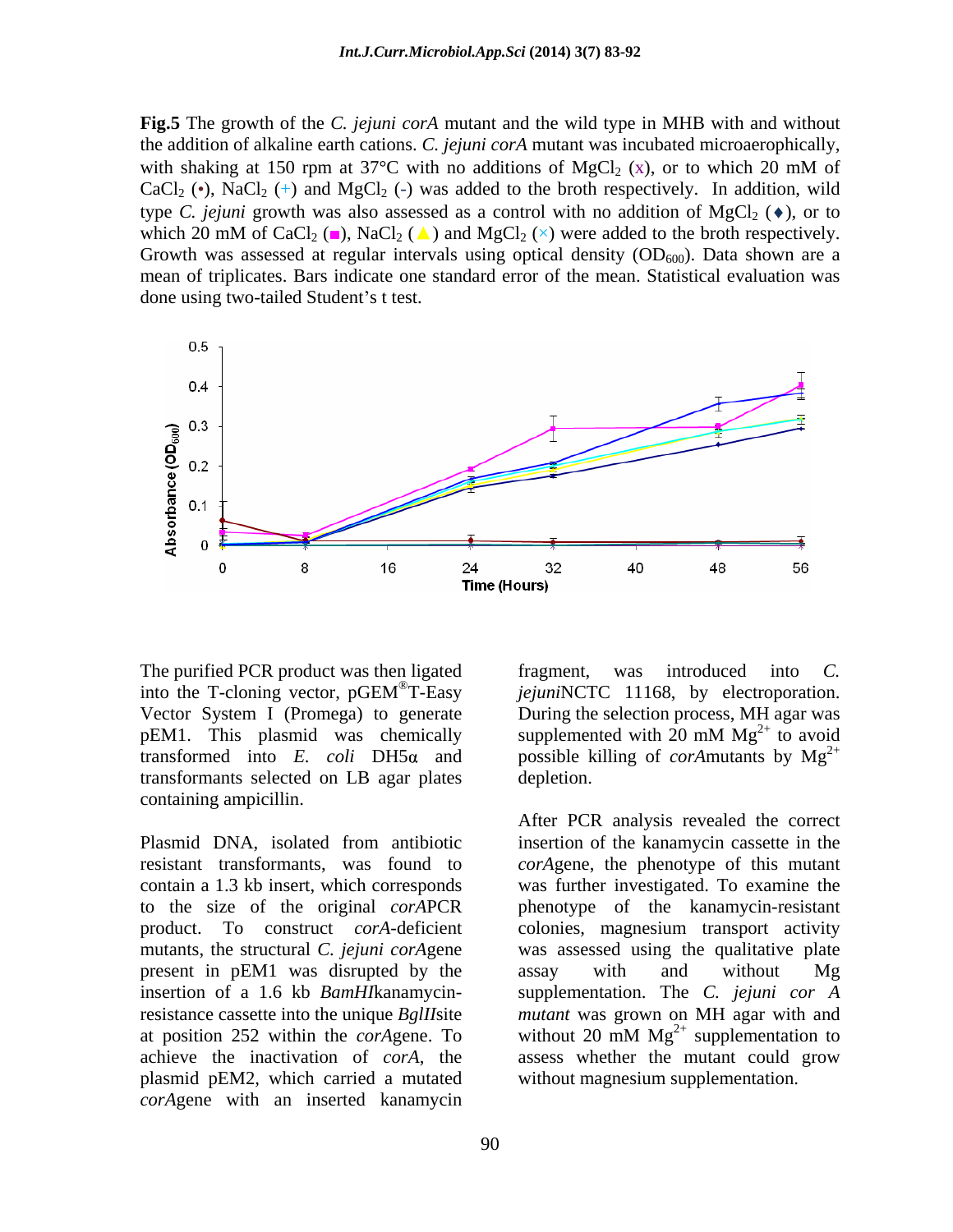the supplemented agar media, providing for 20mM magnesium supplementation evidence that CorA is the major displayed by *corA*mutants indicates that *C.*  magnesium transporter in *C. jejuni*. This *jejuni cor*A is essential for Mg also indicates that transformants exhibited acquisition and is required for growth in a *corA*-negative phenotype consistent with allelic exchange resulting from a double crossover recombinational event. During the selection process, some of the transformants appeared to be the *corA* positive transformants (data not shown) which is likely caused if integration of pEM2 had occurred via a single crossover which would regenerate an intact copy of the *corA*structural gene (Dickinson *et al*., 1995).

The inability of this strain to grow in M., Constantinidou, C. & Penn, C. media without  $Mg^{2+}$  supplementation demonstrates that CorA is essential for  $Mg^{2+}$  acquisition and most likely should confers aerotolerance and oxidative be required for survival in low  $Mg^{2+}$  stress resistance to the environments, such as the gut. Some 24-<br>microaerophilic pathogen 75% of the 300 mg  $Mg^{2+}$  consumed daily in the human gut is absorbed by the human 181, 4798-804 intestine which suggests that a relatively Dickinson, J. H., Grant, K. A. & Park,S. low concentration of  $Mg^{2+}$  exists in the intestine (Kayne& Lee, 1993). Under this condition, it seems very unlikely that the *C. jejuni cor A mutant* would persist in the human or poultry gut for an extended 92-6. period of time. The inability of the *cor A* Hmiel, S. P., Snavely, M. D., Miller, C. G. *mutant* to grow within the gut in the  $\&$  Maguire, M. E. 1986. Magnesium absence of magnesium supplementation may provide the basis of potential future attenuated vaccine strains. The growth of the *cor A mutant* was further assessed using concentrations lower than 20 mM Hmiel, S. P., Snavely, M. D., Florer, J. B.,

the provision of 5 mM and 10 mM MgCl<sub>2</sub>, characterization and cloning of three<br>the growth of the *cor A mutant* was still magnesium transport loci. J restricted and only the addition of 20 mM Bacteriol, 171, 4742-51. of  $Mg^2$ <sup>+</sup> could restore the growth to wild Kayne, L. H. & Lee, D. B. 1993. Intestinal of  $Mg^{2+}$  could restore the growth to wild type levels. The complete growth magnesium absorption. Miner deficiency in media without

The *C. jejuni cor A mutant* only grew in Mg<sup>2+</sup>supplementation and the requirement  $2+$ low  $Mg^{2+}$  environments.

# **Acknowledgment**

We thank the Ministry of Higher Education of Malaysia in collaboration with *UniversitiSains Malaysia*for funding this research.

# **References**

- 2+ supplementation W. 1999. An iron-regulated alkyl  $2^{+}$  etrops resistance to the 2+ consumed daily *Campylobacter jejuni*. *J Bacteriol,*Baillon, M. L., Van Vliet, A. H., Ketley, J. M., Constantinidou, C. & Penn, C. hydroperoxide reductase (AhpC) confers aerotolerance and oxidative stress resistance to the microaerophilic pathogen 181**,** 4798-804
	- $2^+$  exists in the F. 1995. Targeted and random F. 1995. Targeted and random mutagenesis of the *Campylobacter coli* chromosome with integrational plasmid vectors. *Curr Microbiol,* 31**,** 92-6.
		- & Maguire, M. E. 1986. Magnesium transport in *Salmonella typhimurium*: characterization of magnesium influx and cloning of a transport gene. *J Bacteriol,* 168**,** 1444-50.
- MgCl<sub>2</sub>. Maguire, M. E. & Miller, C. G.<br>1989. Magnesium transport in<br>The growth assay revealed that even with Salmonella typhimurium: genetic Hmiel, S. P., Snavely, M. D., Florer, J. B., Maguire, M. E. & Miller, C. G. 1989. Magnesium transport in *Salmonella typhimurium*: genetic characterization and cloning of three magnesium transport loci. *J Bacteriol,* 171**,** 4742-51.
	- magnesium absorption. *Miner*